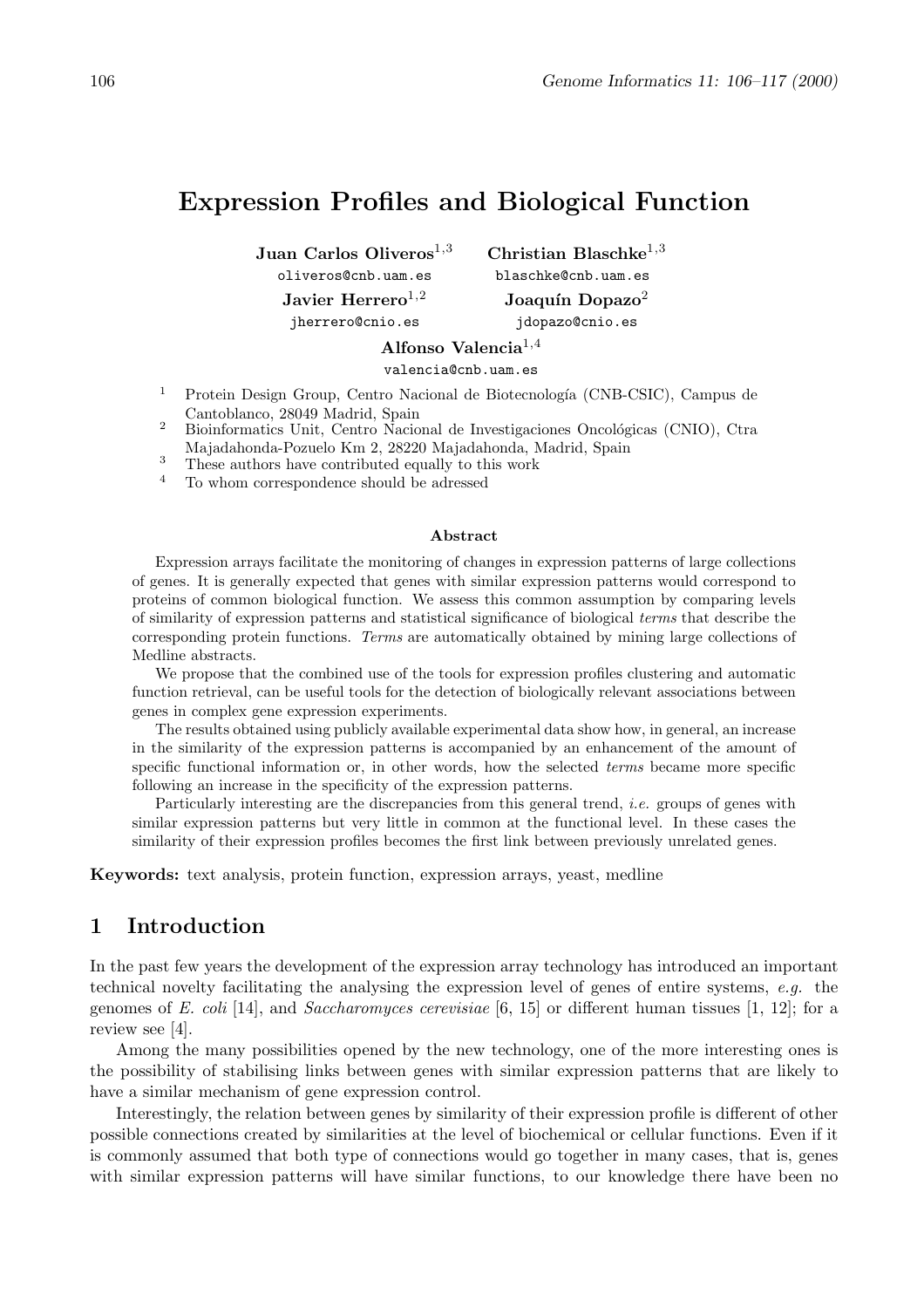detailed studies of the correspondence between expression patterns and protein function. Indeed, as interesting as the possible general relation between expression patterns and functions are the possible exceptional cases in which genes of similar expression patterns have different functions.

We address here the general scientific question of the detection of the level of relation between expression patterns and functions. Can the biological relevance of the gene expression clusters be detected by monitoring the significance of the associated functional information?

The gathering of data for analysing this question is carried out by combining two technologies, one for expression profiles clustering and a second one for deriving automatically functional information. These technologies allow us first, to cluster the expression patterns by their similarity in a steadily manner, including different levels of relation, and second, to extract automatically functional information common to groups of genes.

The first task is carried out with a recently developed clustering method and the second one with the application of our tools for information extraction from the literature. The quantitative evaluation is carried out by following the "goodness of fit" of the groups of genes with similar expression patterns and the significance of the biological *terms* specific to the different groups of genes.

#### **1.1 Classifying Groups of Genes with Similar Expression Profiles**

Different approaches have been applied to the comparison of large numbers of expression patterns, including hierarchical clustering, multivariate analysis and neural networks [8, 16, 17]. We have recently proposed a method capable of producing hierarchical tree structures, that facilitate the representation of higher order relationships between groups of profiles, without loosing the advantageous properties of the direct classifications produced by unsupervised learning methods  $(SOTA<sup>1</sup>; [10])$ . The underlying algorithm [7] is able to function with expression array data that include considerable amounts of noise, and can be used to estimate the reliability of the different branches of the final tree structure.

The SOTA approach has additional advantages: the binary tree representation is adequate for the visualisation of the data, the profile values associated with the nodes are equivalent to a weighted average of the corresponding profiles [13] that can be directly used as representative profiles of the associated genes, and the similarity of the expression patterns associated to each node can be directly used to estimate the quality of the different gene clusters.

#### **1.2 Extracting Information about Biological Function**

The DNA arrays usually contain genes for which very different levels of biological information are available, including many genes of unknown function. We have previously developed a system  $(GEISHA<sup>2</sup>)$ for recovering automatically functional information specific to the different clusters by direct extraction from textual sources [5], including abstracts stored in Medline [18], functional information associated to sequence databases such as SwissProt [3], or specialised information in repositories, such us YPD [11].

The GEISHA system recovers significant information in the form of *terms* associated with the different clusters. It provides, together with the specific functional information in the form of *terms*, a quantification of their statistical significance and a selection of the best sentences and abstracts in which the *terms* were identified.

The analysis of the publicly available experiments for yeast [8] reveals how the information automatically extracted contains *terms* that clearly identify the function of the different gene expression clusters in good agreement with the original annotations derived by human experts.

<sup>&</sup>lt;sup>1</sup>Self-Organising Tree Algorithm

 $\frac{2}{3}$ Cone Expression Information S Gene Expression Information System for Human Analysis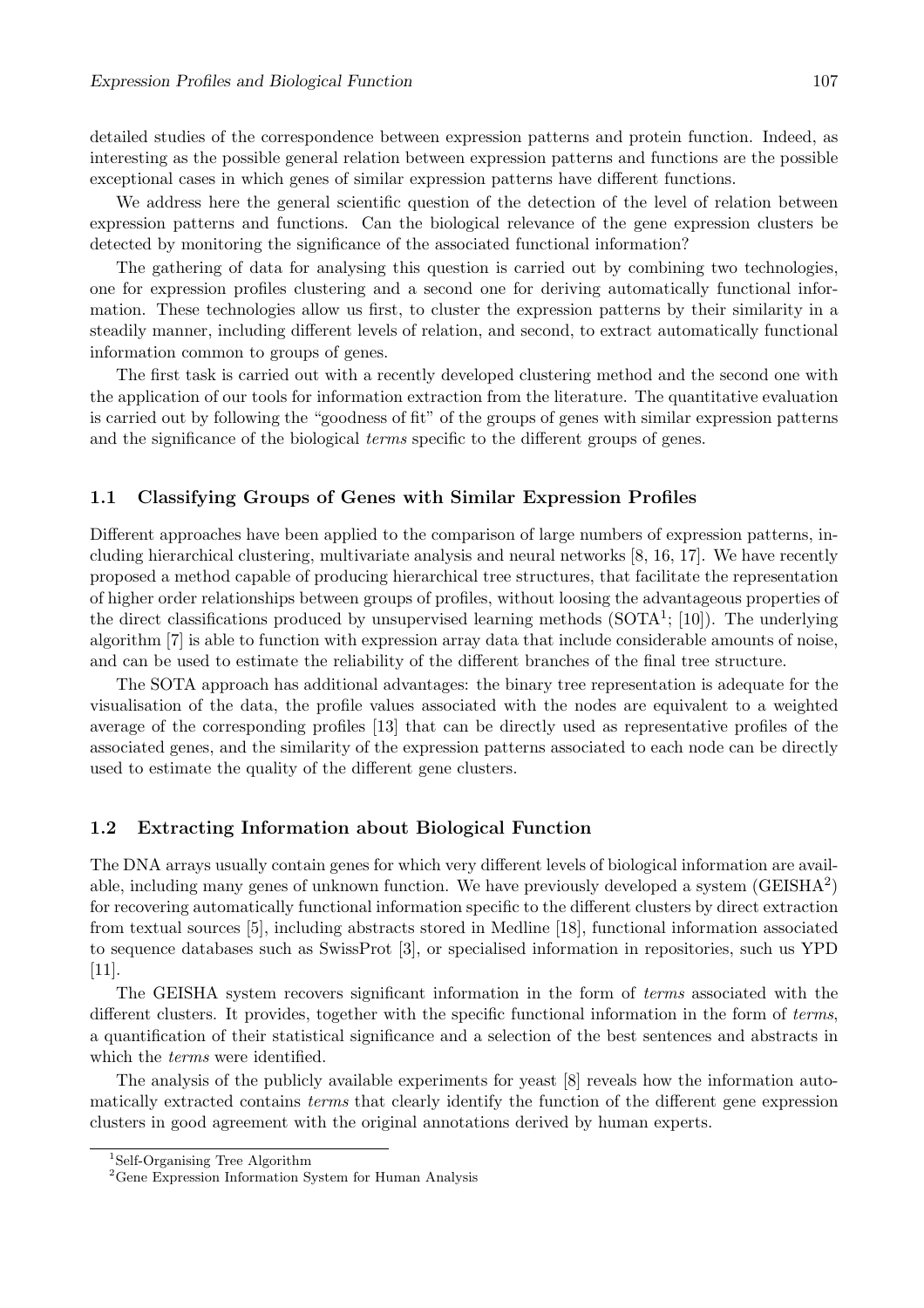## **2 Methods**

#### **2.1 Tree-Clustering of Expression Profiles (SOTA)**

The clustering of the gene expression patterns was carried out with SOTA [7], an algorithm based both on self organising maps [13] and growing cell structures [9]. It maps the complex input space to a simpler binary tree topology. This structure grows from the root of the tree, where all expression profiles are mapped to one node, toward the leaves which contain only one profile. The final structure can be asymmetrical, including branches with different number of nodes and can be stopped at the desired level to adjust the homogeneity of the resulting clusters to the particular needs.

Expression array data are typically arranged in tables where rows represent genes and columns expression values in the form of intensities (see for example, [8]). In many cases, they are given as ratios between the expression values and a reference condition. Since raw experimental data often display highly asymmetrical distributions, a posterior logarithmic transformation compresses the scale and produces symmetrical values around zero. Distances are obtained from the pair-wise comparison of gene expression patterns as a common Euclidean distance, Pearson correlation coefficients or correlation coefficients with an offset of 0, a choice measurement when the data are serial measurements with respect to an initial state of reference with value zero, *i.e.* time series [8].

In the SOTA implementation each node is a profile vector equivalent to the vectors of gene expression profiles. In the beginning, one root-node is constructed as a mean of all the expression profiles and divided during the training in two nodes that contain more similar profiles. This process is continued to generate groups of genes with highly similar profiles linked to other groups by the generated tree structure, giving information about the relative distances between the groups. The growth of the network is directed by the dispersion value [7, 9, 13], defined as the mean value of the distances between a node and the expression profiles associated with it. The criterion used for monitoring the convergence of the network is the total error, defined as the summation of the dispersion values of all the terminal nodes. The algorithm proceeds by expanding the network from the node having the most heterogeneous population of associated input gene expression profiles. The growth of the network ends when the maximum dispersion value among all the terminal nodes reaches a certain threshold. The maximum distance between pairs of gene expression profiles of a node (variability) can also be used as a threshold. Depending on the value chosen, the resulting hierarchical tree structure can be built to the desired level. In the current examples we used data from [15] with a logarithmic transformation at base 2 and a correlation coefficient with an offset of 0.

#### **2.2 Extraction of Functional Information (GEISHA)**

The application of GEISHA requires, first, the selection of the chosen body of text, for example, all the Medline abstracts that contain the word "yeast" in the text or "*Saccharomyces cerevisiae*" in the MESH terms. An abstract is associated to a gene if it contains the gene name, or any of the known synonyms. Based on this selection, the abstracts are associated with the corresponding clusters. If genes from different clusters appear in one abstract, the abstract is associated with all the different clusters.

By comparing the frequency of a *term* (number of abstracts in which the *term* occur / total number of abstracts in that cluster) in one cluster to the frequencies in the other clusters, the significance of a *term* for a cluster can be computed (simply said, a *term* that appears in one or a few clusters with a frequency significantly higher than in the rest). This is estimated by the Z-Score [2],

$$
Z - Score = \frac{f_{ai} - f_a}{SD_a} \tag{1}
$$

(with  $f_{ai}$  the frequency of *term a* in cluster *i*,  $\overline{f}_a$  the mean frequency of *term a* and  $SD_a$  the standard deviation of the distribution of this *term*) which has to be minimum value of 2.0 for a *term* to be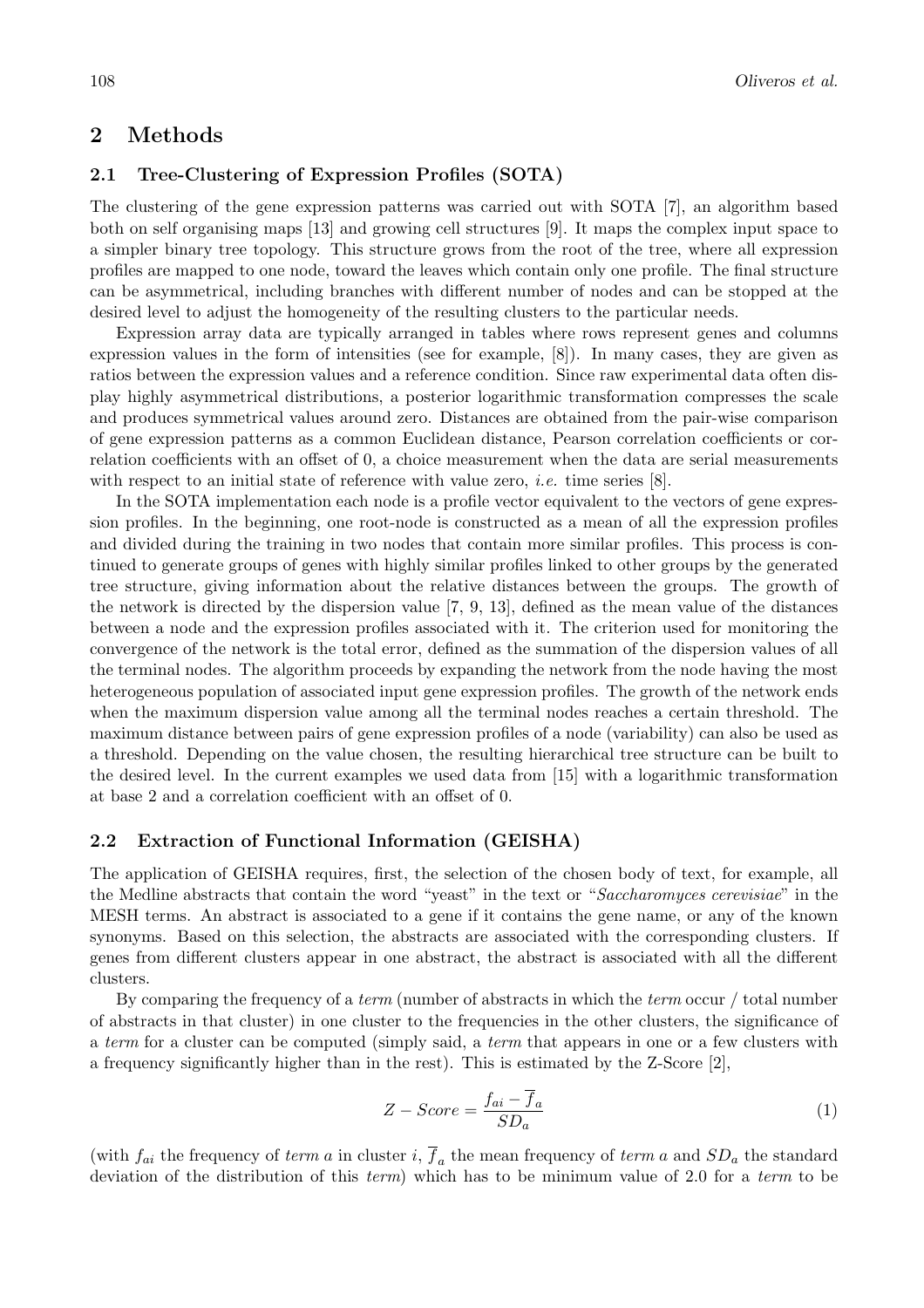

Figure 1: Schema of the process of clustering of the gene expression profiles and analysis of the biological *terms* contained in the associated text. The general process starts with the application of SOTA, which organises the profiles in a binary tree-like structure. Groups of genes (nodes) can be compared at different levels, three of which are represented in the figure. For each one of the nodes, a representative expression profile is obtained, representing the general behaviour of the associated genes. In a second step, functional information is added to each node. Medline abstracts are associated to those nodes where gene names appear in the corresponding entries. The statistical significance of the association between gene clusters and functional *terms* is obtained by comparing the abundance of Medline entries containing significant *terms* with other nodes of the same tree level.

selected. The minimum amount of textual information considered necessary to calculate the frequency *fai* is 25 abstracts. Groups with fewer abstracts are not taken into account in the analysis.

Before doing this, the words are rooted (for singular and plural forms like "kinase", "kinases" and different verb forms like "phosphorilate", "phosphorilates", "phosphorilated") by simple rules without taking into account spelling differences and irregular verb forms. Then the text is searched for compound words (*e.g.* "DNA analysis", "cell cycle") by comparing the frequency of a word pair to the expected value based on the frequencies of the individual words and selecting the ones with significantly higher co-occurrence. *term* is used here to refer to single words and word pairs.

#### **2.3 The Analysis**

The experimental data analysed here were obtained from [15], where the yeast cell cycle was explored in 76 time points corresponding to 6 different experiments. A body of text composed of 5472 MEDLINE abstracts was collected from the NLM data server [18]; 792 genes that presented substantial variations in their expression patterns where analysed by SOTA; 442 of these genes appeared in Medline abstracts and were analysed by GEISHA.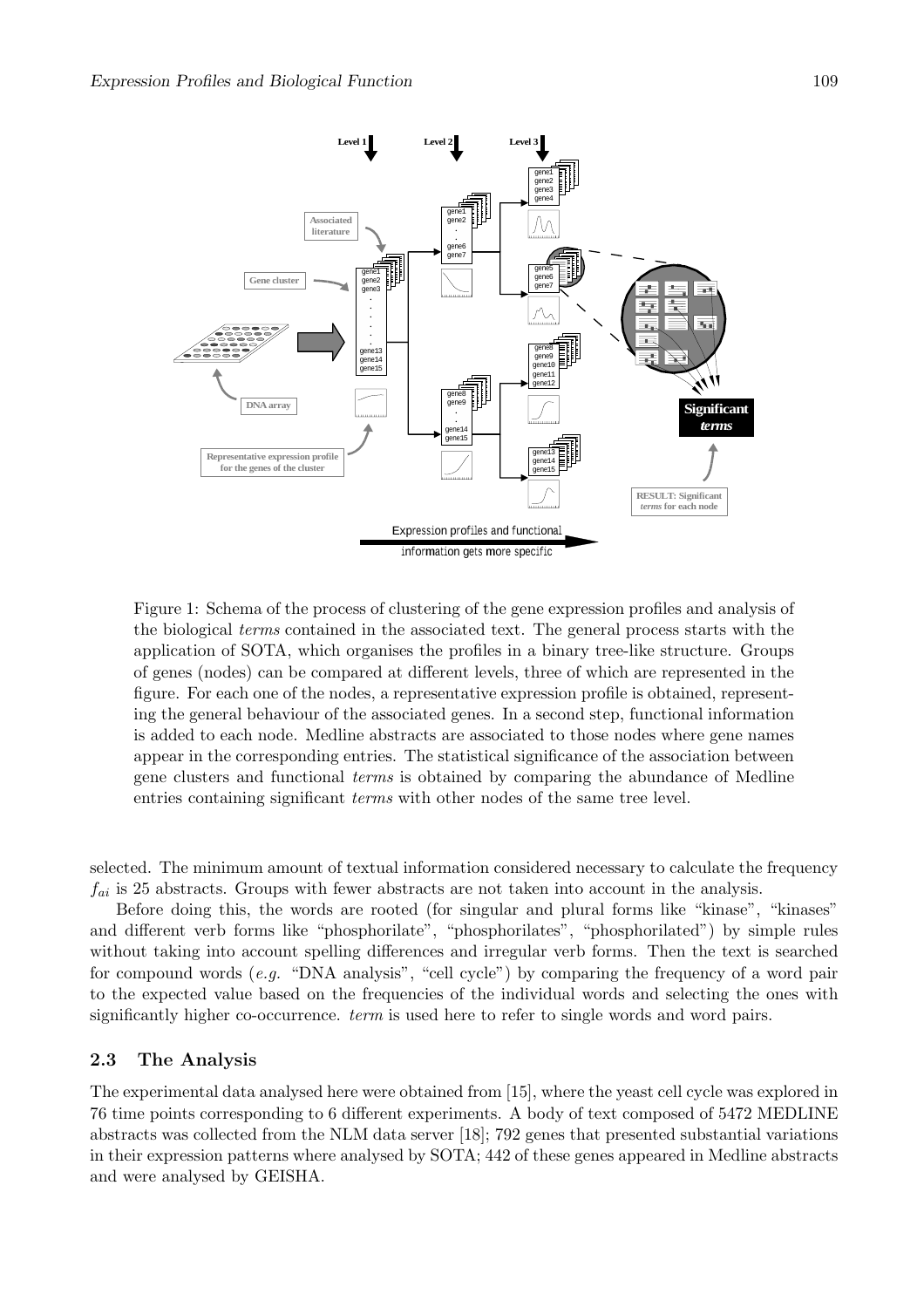

Figure 2: Progress of the clustering process. The mean values of variability, defined as the maximum distance among gene expression profiles in a cluster, and dispersion, calculated as the mean distance between node vector and each gene expression profile, are represented. Note that both values decrease with the increase in the resolution of the tree. In this analysis the tree has eight levels, from the root at level 1, to the smaller nodes at level 8. Error bars correspond to the standard deviation of the variability and dispersion distributions at each level of the tree.

The results of the analysis are provided in a tree-like form, where each node contains information about the expression patterns and the biochemical function description of the associated genes (Fig. 1). Two values reflect the quality of a node. First, the dispersion value corresponding to the similarity between the associated expression patterns, and second, the Z-Score of the extracted *terms* estimating their significance in relation to the other nodes. The complete set of results discussed here and additional information about the different methods is accessible in the form of a web page [19].

## **3 Results**

The clustering process starts at the root of the tree and proceeds by splitting those nodes that correspond to more variable profiles. As this process proceeds, the nodes became better defined and the profiles assigned to them closer to the average node profile. We used two parameters to measure the "goodness of fit" of the profiles in the corresponding node: variability and dispersion representing, respectively, the maximum distance the profiles and the mean value of the profile distances associated to a node see methods. Both of these decrease progressively along the tree (Fig. 2).

When the values of the individual branches of the tree are followed, it is possible to distinguish cases in which the clustering proceeds at different speeds (Fig. 3). Rapid decreases in the cluster variability correspond to the creation of very homogeneous clusters, whereas relatively slow decreases indicate that the resulting nodes still contain genes of very diverse expression patterns. When the nodes have reached a variability lower than the threshold, they are not further divided (long horizontal lines in the figure).

#### **3.1 Functional Information at Different Levels of the Tree**

The specificity of the functional information associated with the different nodes is quantified by the average Z-Score of the corresponding *terms* (for calculation see methods). The Z-Scores for the indi-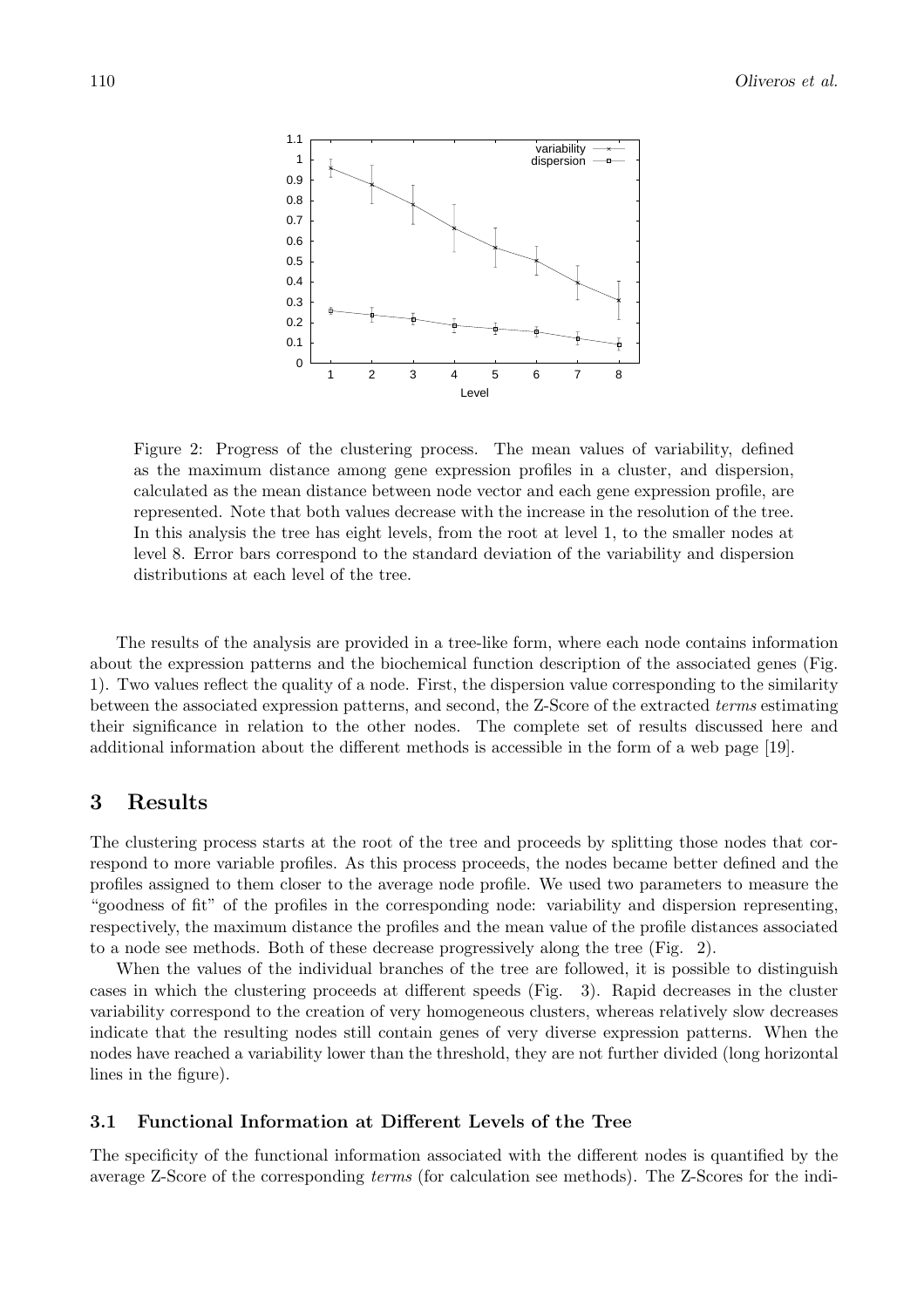

Figure 3: Variability at different branches of the tree. The variability (maximum distance among gene expression profiles in a cluster, see Methods) for each node is represented. Nodes of the same branch of the tree are connected with a line. In some cases the variability is 0, corresponding to clusters of a single gene. Lines parallel to the x-axis correspond to nodes that have reached a variability under the threshold and are not further divided in smaller clusters.

vidual *terms* are averaged for each and show a clear increase from the general to the specific clusters (root to leaves, see Fig. 4) indicating the accumulation of specific functional information in the different clusters. This increase is clearly significant, as can be seen by the comparison with a random assignment of Medline abstracts to genes (Fig. 4).

The analysis of the behaviour of different tree branches provides additional information about the properties of the functional information. The average Z-Scores of the different *terms*, represented in Fig. 5, points to the existence of interesting trends:

a) The most frequent observations are those cases in which the information associated with the clusters becomes more relevant along the tree, with a corresponding increase in Z-Scores. Often regions of abrupt increase of the Z-Score are observed, corresponding to gene clusters which at that point achieve their full functional meaning.

b) In some cases, the continuous increase of the Z-Score is interrupted by episodic decreases, corresponding to points in which a node splits, producing groups that contain genes of more heterogeneous functions than the parental node and, consequently, smaller average Z-Scores.

c) An interesting group of branches maintain relatively low values of Z-Score, indicating that, in general, the associated functions are quite heterogeneous and/or there is little functional information available in the literature analysed.

An example of information contained in a parental node and in its two split nodes can help to understand the general tendencies described above. Cluster 10.10.10.53 groups 52 genes, with 312 associated abstracts (Fig. 6). The expression patterns are quite similar, with a variability of 0,7 and a dispersion value of 0,2. At the functional level, the cluster includes five well defined biological functions as revealed by the detailed manual analysis of the available information in different databases (YPD, SwissProt and Medline). The corresponding *terms* include relevant information for the function of the cluster, for example: "segregation", for chromatin segregation; "microtubule", related to the functions of chromatid segregation and transport; "polymerase", corresponds to the main actor in DNA replication and repair, and "spindle" and "chromosome" are the main structures involved in the segregation of the chromatids. Two other *terms* have a less general meaning: "temperature" appears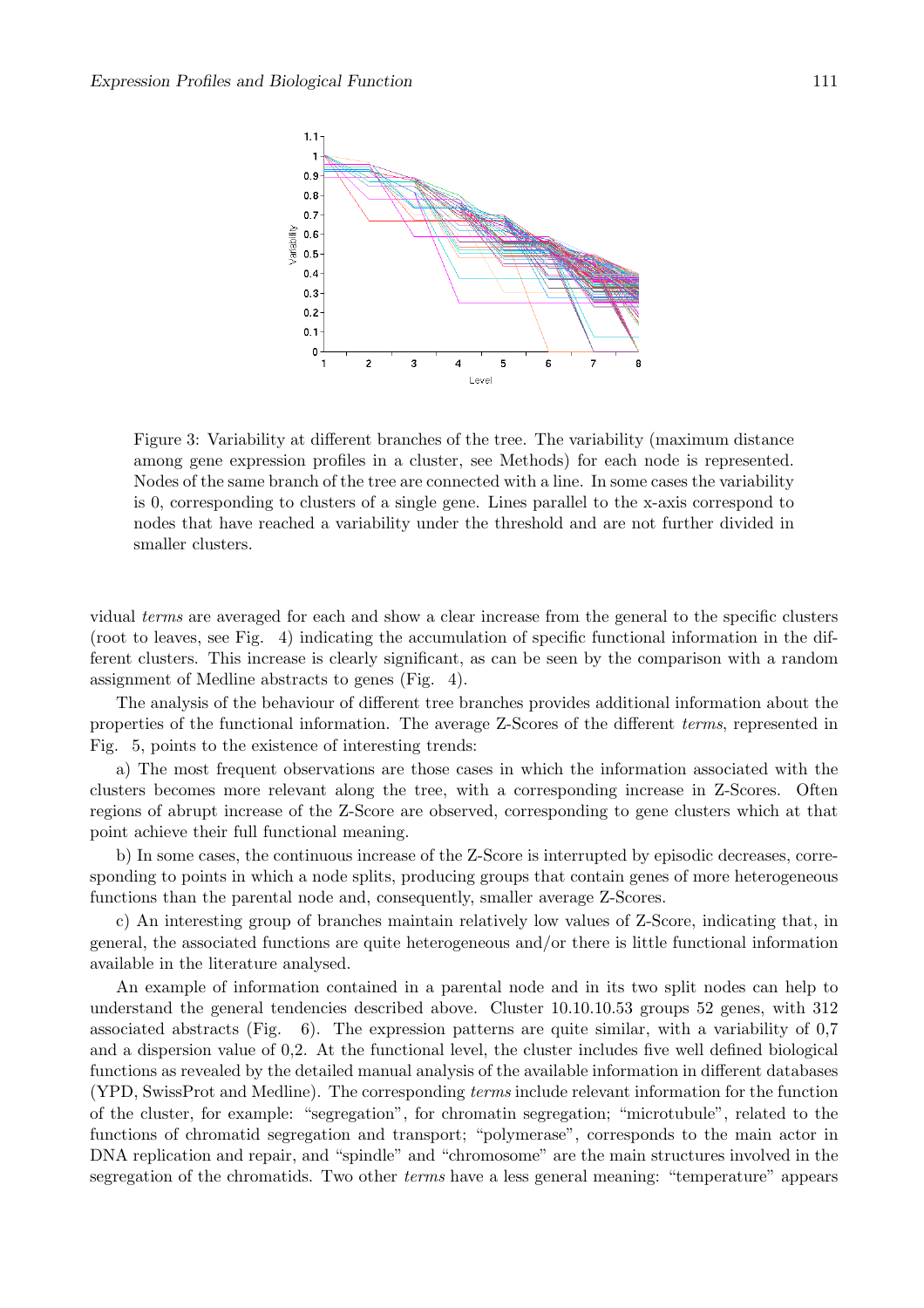

Figure 4: Mean values of the *term* Z-Scores for the nodes at the different levels of the tree. The tree based on the experimental results is compared with a randomisation of the data where the abstracts for each gene were substituted by other abstracts randomly chosen from the same set, keeping the same number of abstracts for each node. The randomly generated data show a small increase in the Z-Scores together with an increase in the dispersion of the values. This increase corresponds to the increasing probability of random observations to became significant with the decrease of the node sizes.



Figure 5: Progress of the mean values of the Z-scores for the different branches of the tree. The average value of the Z-Scores for the *terms* of each cluster are represented. Nodes of the same branch of the tree are connected with a line, using a representation equivalent to the one in Fig. 3.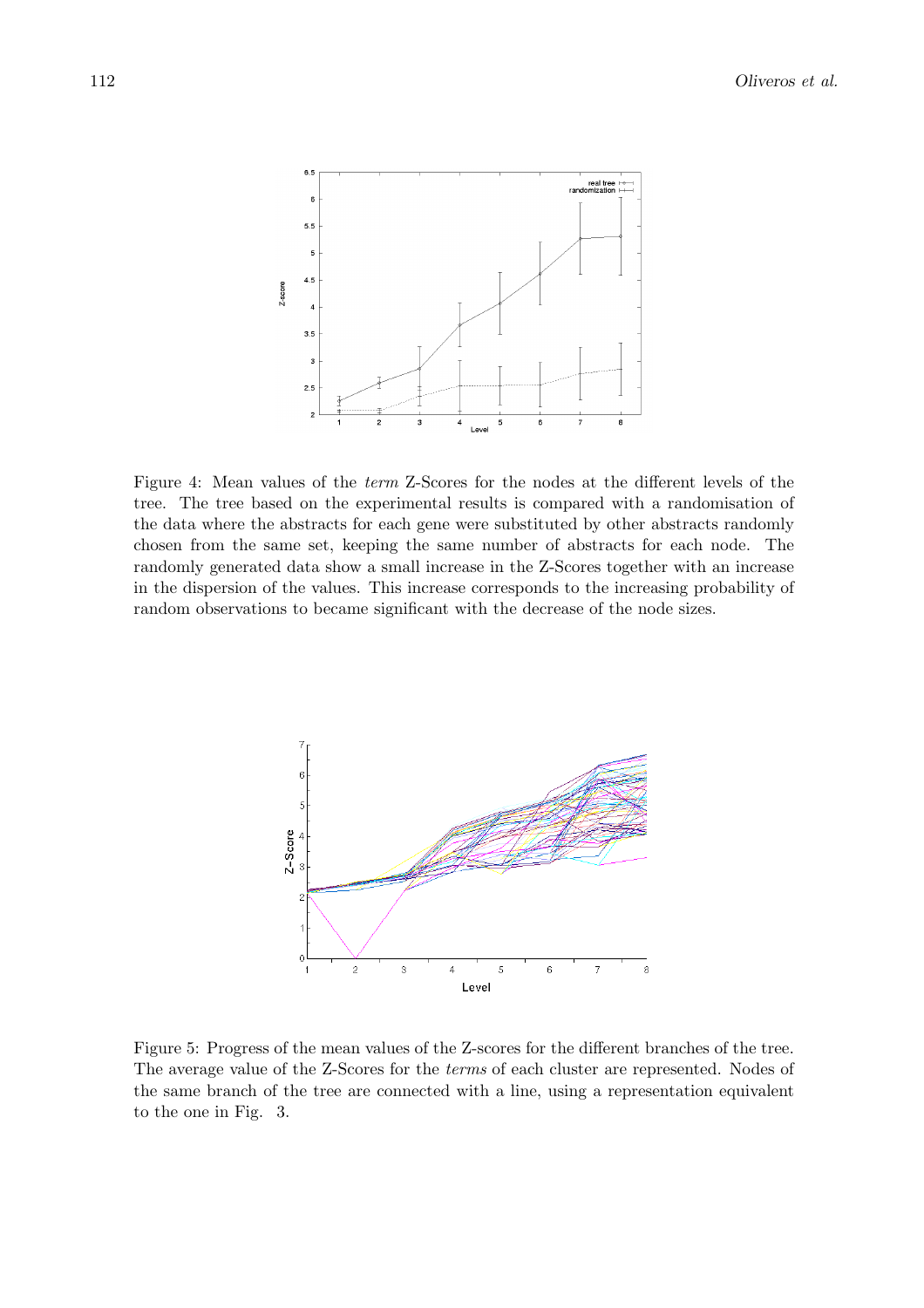

Figure 6: Example of biological function associated with a gene node. The clusters are labelled by a serial number that indicates their position in the tree (accessible at [19]). The number of genes corresponds to those genes with expression patterns similar to the node vector. The number of abstracts corresponds to the set of Medline entries that contain, at least, the name of one of the genes of the node. The indicated Z-Score values correspond to the average value for all of *terms*. Some of these *terms* are included in the figure. Genes without available bibliographic information were used for the clustering procedure but not for the functional analysis.

because many of the experimental studies in this field have been carried out in temperature sensitive strains, and "pol1" is a specific *term* for a polymerase, very often quoted in the literature.

The two derived nodes contain 34 and 18 genes that have substantially similar expression patterns. (variability values of 0,57 and 0,65). In one of them, cluster 10.10.10.53.81, the genes show a clear specificity in the associated biological function, with more than 65% of them corresponding to four well defined functions and more than half of them being related with the processes of DNA replication and chromatid segregation. Interestingly the sister node also contains genes with very similar profiles but it is less defined regarding their biological functions. For example, only 20% of the genes were clearly associated with the five main functional groups.

At the level of the automatically extracted *terms*, the first of these two nodes contains well defined *terms*, such as "segregation", "polymerase", "chromosome" that were already important for the parental node, while in the second node many different *terms* appear, such as "cytoplasmic", "centromer" or "suppressor", that were not present in the parental cluster. This adds further evidence to the functional heterogeneity of genes that are associated by the similarity of their expression patterns.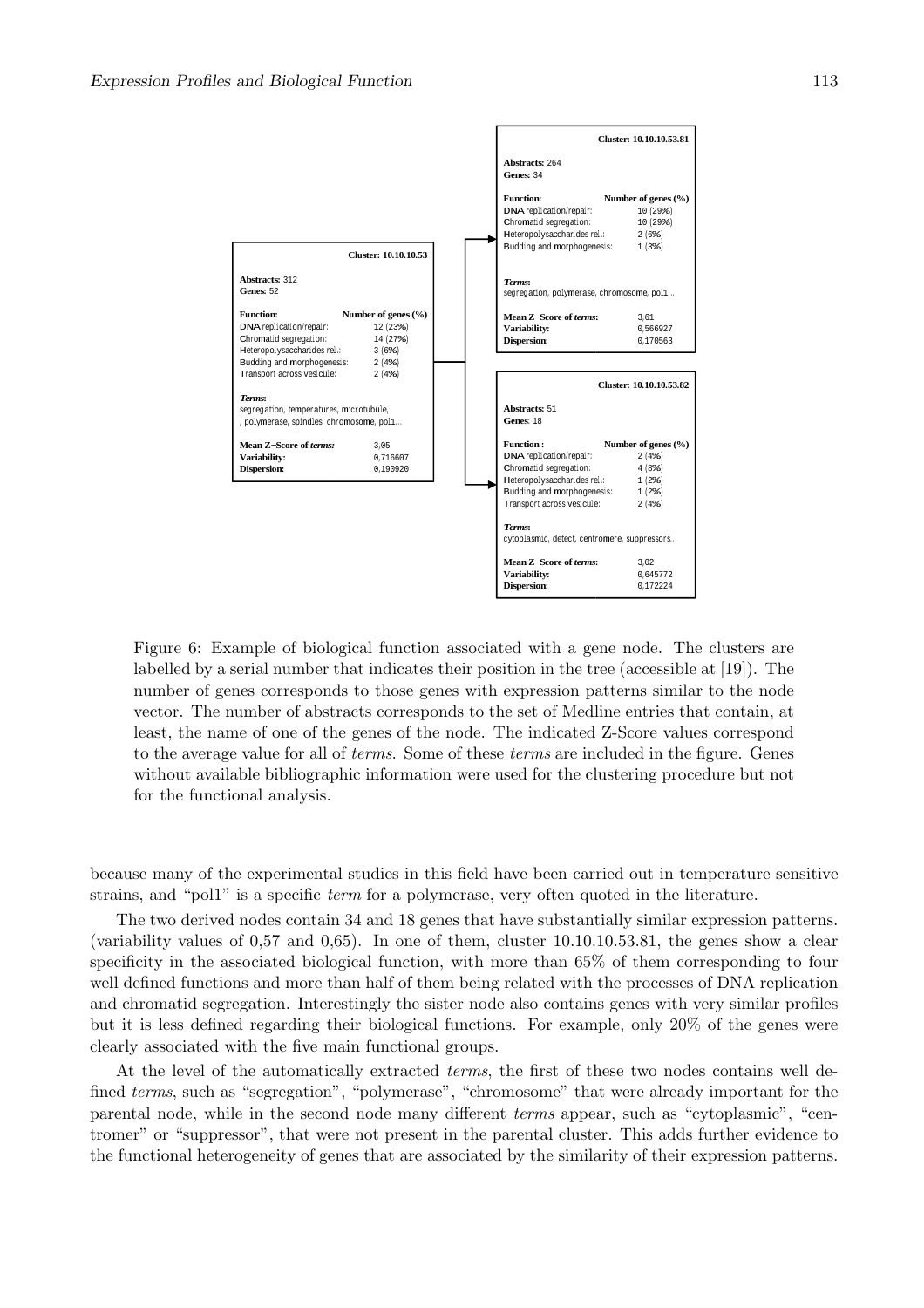

Figure 7: Relation between the average Z-Score and the variability for all the nodes of the tree. Only nodes with at least one significant *term* and more than 25 associated Medline abstracts are represented. The representation uses different symbols to indicate the nodes of different tree levels, from 1 to 8. The centre of mass is calculated for the nodes of each level.

### **3.2 Relation Between Expression Patterns and Functional Information**

Two parallel processes are seen here; while clustering proceeds toward higher similarities of the expression profiles, the associated functional information becomes more specific (Fig. 7). The upper levels of the clustering correspond to less similar expression profiles and less defined common functions, while the lower levels are composed by nodes with more similar expression profiles and genes that have a greater similarity in their known functions.

It is interesting to note that the value of the Z-Score does not increase in average in the lower levels (levels 7 and 8). This tendency may indicate that once a given information level has been reached, further subdivision of clusters, based on minor differences of expression patterns, does not lead to an increase in the amount of functional information. It is also interesting to observe the difference between the dispersion of the values for expression profiles and extracted keywords, probably reflecting the quality of the underlying information, obviously better for the experimentally determined expression profiles. Unfortunately, the small size of the clusters at this level does not enable a detailed analysis, that would require a larger collection of expression profiles.

#### **3.3 Behaviour of Significant** *T erms*

The above analysis indicates that *terms* of clear biological significance, even if they are not very abundant in a parental node, can have a considerable significance indicated by their Z-Scores. Once the *terms* become specifically associated to the nodes, their frequency and Z-Score increase. Interestingly, there are cases in which the *terms* became less represented, since a function present in a parental node does not continue to be associated in some of the derived nodes.

In an effort to substantiate these general observations, we have analysed a number of examples in detail, and present two of them in Fig. 8. In the first example (Fig. 8a), a clear correspondence between the quality of the expression clusters and the corresponding biological information is presented. Cluster 10.10.10.46.54.54 includes 23 genes, 9 of them corresponding to histones and the others to di-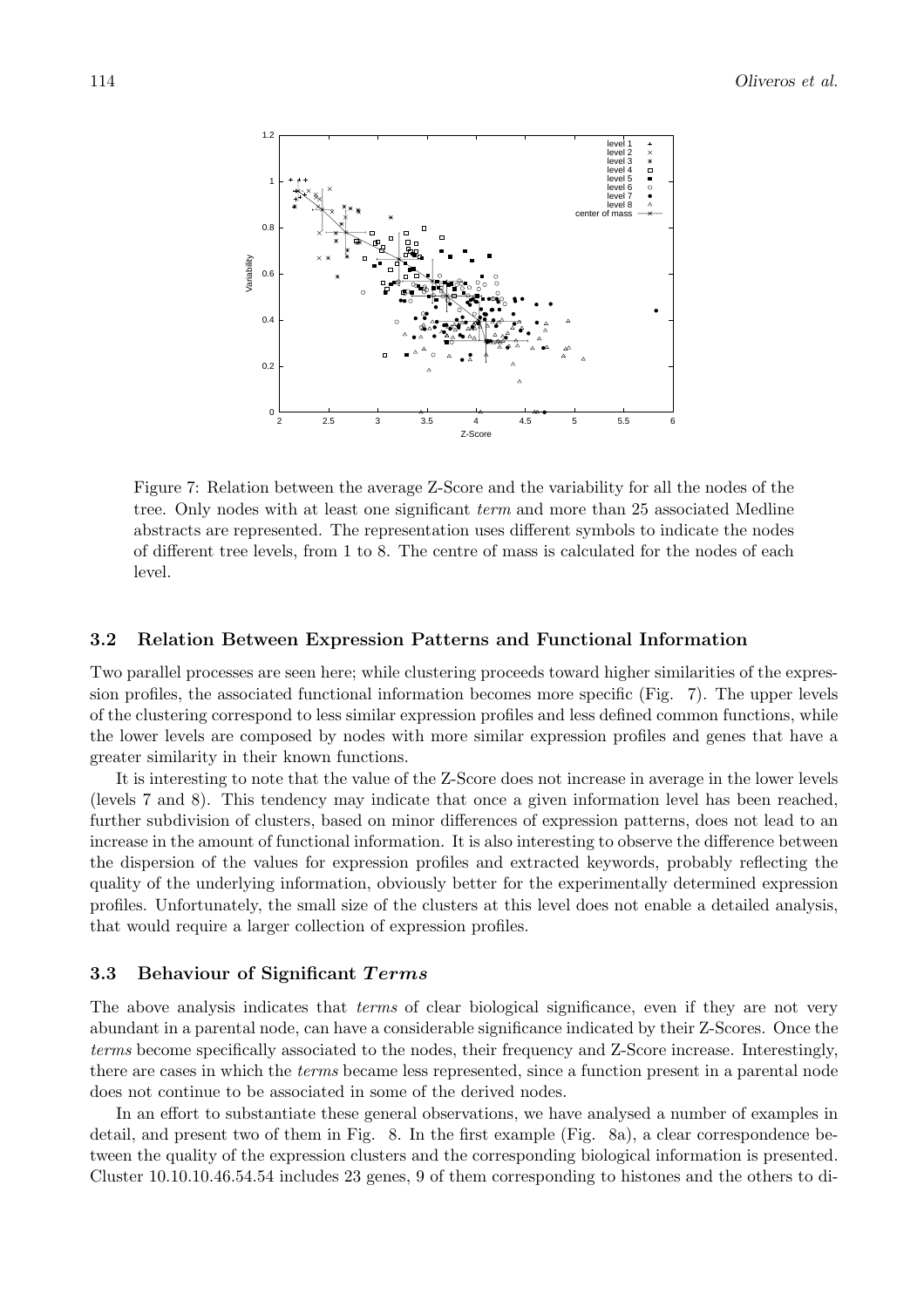

Figure 8: Examples of the clustering of expression profiles and biological *terms*. **a**: Cluster of DNA associated proteins and, **b**: Cluster of expression patterns containing histone genes. The figure shows two snap shots of the clustering process, to illustrate the general tendency toward a reduction of the number of genes and Medline abstracts, accompanied by an increase in the frequency and specificity of the biological terms. It also includes a case ("polymerase" in the last subdivision of the figure 8a) in which the reliability of the *terms* (as measured by the Z-Score) decreases, indicating the simultaneous occurrence of different functions in a group of genes with similar expression patterns.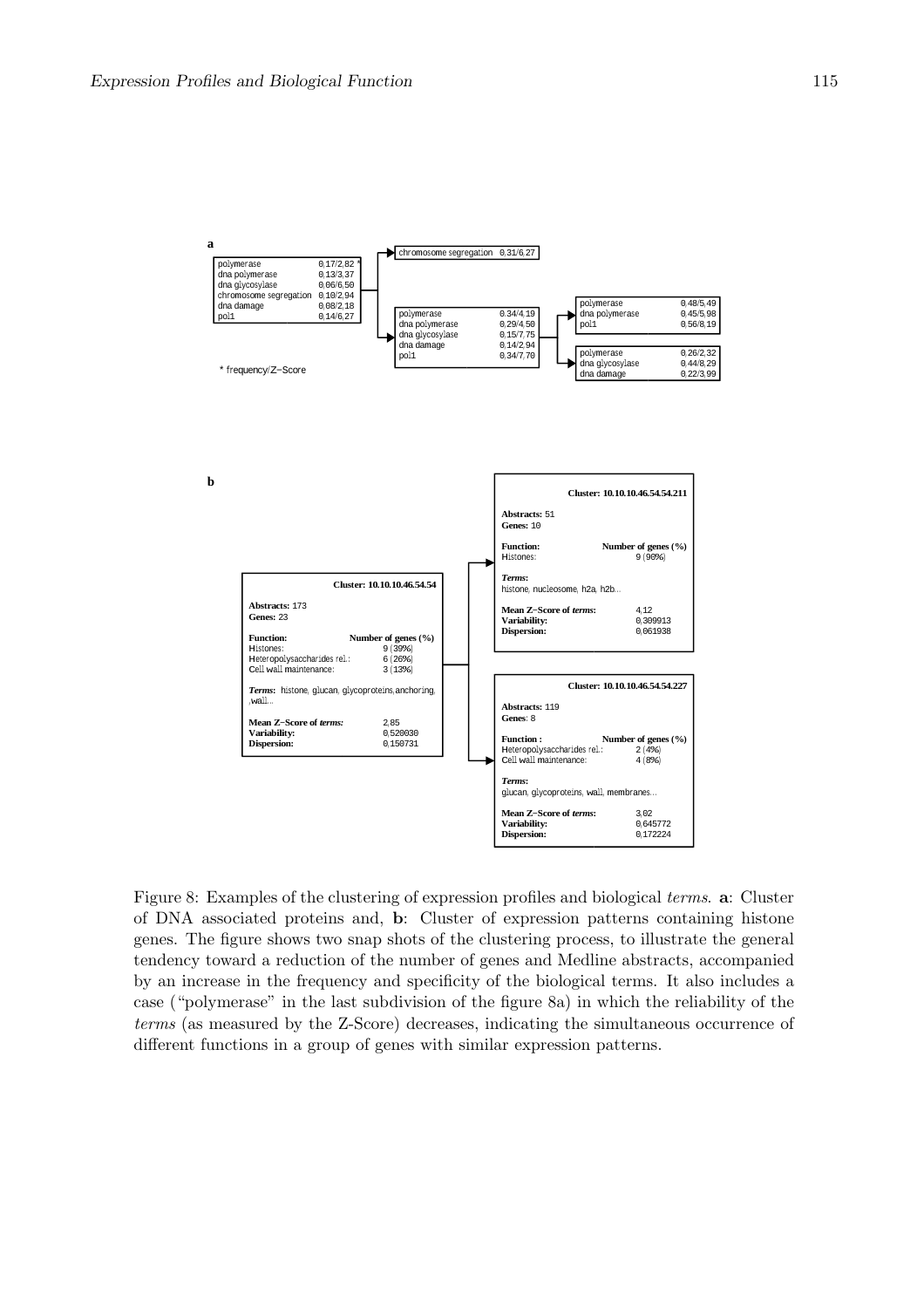verse functions such as cell wall maintenance and transport of polysaccharides. The associated *terms*, in most cases clearly represent the functions ("histone", "glucan", "wall"...). The split of the cluster creates a new cluster that contains all the histone genes, with a clear enhancement of the similarity of the corresponding expression patterns and the quality of the corresponding *terms* (the average score goes from 2,85 to 4,12, with new *terms* appearing such as "chromatin" and "nucleosome"), as expected by the presence of the very homogeneous set of genes. The sister cluster (10.10.10.46.54.227) contains genes related with cell wall maintenance, synthesis and transport of polysaccharides, that do not correspond to a unique biological function. Consequently, the *terms* Z-Score only increases slightly from 2,85 to 3,02. The third cluster at the same level of resolution does not contain enough genes and abstracts to be evaluated.

The second example illustrates a more complex reality (Fig. 8b). The cluster of proteins associated with different functions can be better described by the *term* "chromosome segregation" that is significant for the description of some of the functions associated to the parental node (Z-score of 2,94). However, its real specificity appears when the parental node is further divided and one of the derived nodes with 17 genes contains this *term* with a Z-score of 6,27, while it does not appear in the sister node. A similar observation is made for other *terms* like "DNA glycosylase", "DNA polymerase" or "DNA damage".

An interesting case is the *term* "polymerase" whose Z-Scores rise from 2,82 to 4,19 until the last two nodes are divided, and then in one of nodes its significance increases to 5,49 while in the sister cluster its value decreases to 2,32. This Z-Score is smaller than in the parental group, indicating that the information related with "polymerase" is still present in both groups, but that in only one of them does it is dominant, while the second group leans toward functions related with DNA glycosylation.

## **4 Conclusions**

The approach presented here is based on the simultaneous comparison of patterns of gene expression and their corresponding functional annotations. For the task of comparing expression profiles, we have used a new clustering algorithm based on self organising maps and for the analysis of functional annotations a process that directly extracts key *terms* from the scientific literature.

We believe that the combination of the these two approaches could become a powerful tool during the process of analysing expression array data and will open new insights in the interpretation of the experimental results.

With these tools, we have directly assessed the relation between gene regulation (similarity in expression patterns) and biochemical function (significant *terms*). We propose a quantitative study of the similarity of the gene clusters and the amount of information contained in the associated literature. The analysis of the expression array data about yeast cell division shows a clear tendency for groups of genes with similar expression patterns to have a common function described by *terms* statistically associated to them.

Especially interesting are those cases that differ from the general trend, such as gene clusters that are further subdivided into clusters of increasingly similar expression patterns that surprisingly do not correspond to more specific functional information. revealing new relations between genes that are regulated by a common mechanism for which, so far, there are no functional relations described. These cases are likely candidates for new biological discovers.

## **5 Acknowledgements**

C. Blaschke, developed the language analysis software, J. C. Oliveros, the software for the analysis of expression arrays. C. B. and J. C. O. prepared the examples discussed in the text. J. Herrero and J. Dopazo developed the clustering software. J. H. contributed to the combined analysis of expression